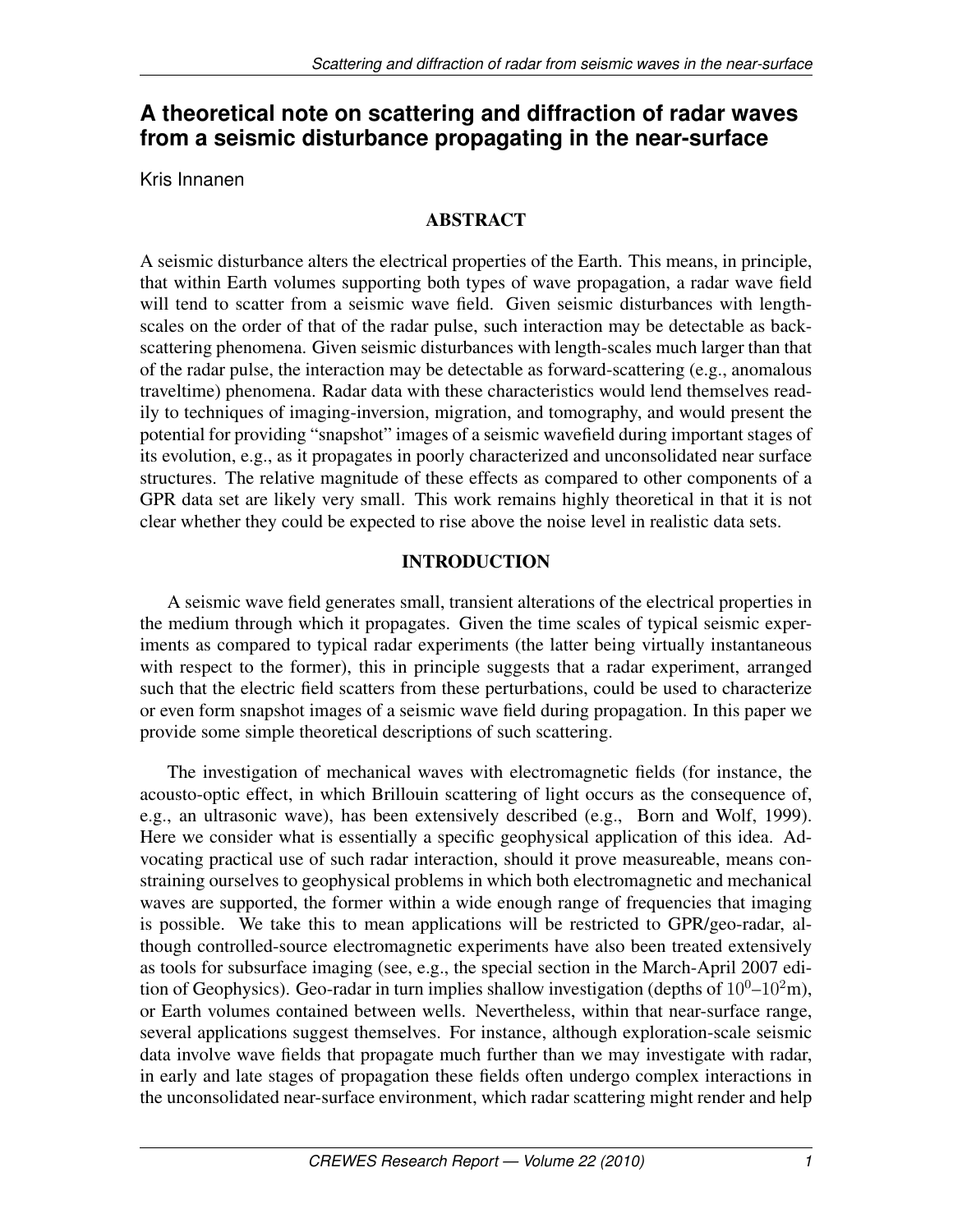## characterize.

Geo-radar and seismology are already closely linked, with related wave equations and similar phases detected in their respective data (Bohidar and Hermance, 2002; Nobes et al., 2005). And indeed, most geo-radar imaging methods (Fisher et al., 1992b; Nemeth et al., 1996; Wang and Oristaglio, 2000; Kruk et al., 2003; Grasmueck et al., 2005; Sena et al., 2006; Streich et al., 2007; Irving et al., 2007), inversion methods (Saintenoy and Tarantola, 2001; Day-Lewis et al., 2006; Bradford, 2006; Clement and Knoll, 2006; Di et al., 2006; Ernst et al., 2007; Johnson et al., 2007), and other processing methods such as dispersion removal (Irving and Knight, 2003) have been derived similarly to existing reflection or cross-well seismic techniques. Most importantly for our purposes, however, radar and seismic experiments also often co-exist, and are used to independently investigate the same volume of Earth (Baker and Schmeisser, 1999; Cardimona et al., 1998; Majer et al., 2002; Sloan et al., 2005; Miller and Liner, 2007). It is to these volumes of the subsurface that we focus our attention.

In addition to the above linkages between radar methods and seismic methods, it is also clear that the mechanical behavior of the Earth and the electrical behavior of the Earth are fundamentally coupled, giving rise to seismoelectric phenomena (e.g., Zhu and Toksöz, 2005), which have been used for exploration purposes (e.g., Dupuis et al., 2007). Butler et al. (1996) and Russell et al. (1997) list four seismoelectric effects of interest to exploration, one of which is the alteration of the local medium resistivity due to a propagating seismic wave, which was originally attributed to a likely "loose-contact phenomenon between the particles of the earth" (Thompson, 1936). More recent investigations have tended to confirm the existence of a relationship between stress/strain and resistivity (e.g., Morat and Mouel, 1987). Alterations of the conductivity (or the dielectric permittivity) of a medium amount to alterations of the index of refraction appropriate to a radar experiment<sup>∗</sup>. For our current purposes, then, the most important consequence of the observation of Statham, Blau and Thompson (Thompson, 1936) is that a geo-radar field within the Earth will, in principle, tend to scatter from a seismic disturbance at many or all points during the latters' propagation.

## RADAR REFLECTION FROM A RAPIDLY-VARYING SEISMIC DISTURBANCE

Given seismic disturbances with length-scales on the order of that of the radar pulse, the radar-seismic interaction may be detectable as back-scattering phenomena (Figure 1). In this section we investigate this possibility analytically and numerically.

## A mathematical model of radar reflection from seismic disturbances

To arrive at a simple mathematical model of such scattering, we begin by describing the radar response in a seismically quiescent environment. The electric field in such an experiment is assumed to satisfy a three parameter model involving the conductivity  $\sigma$ , the

<sup>∗</sup> In fact, a patent exists (Peterson, 1983) for the use of seismic waves to enhance static spatial variations in electrical properties being investigated with airborne and spaceborne radar.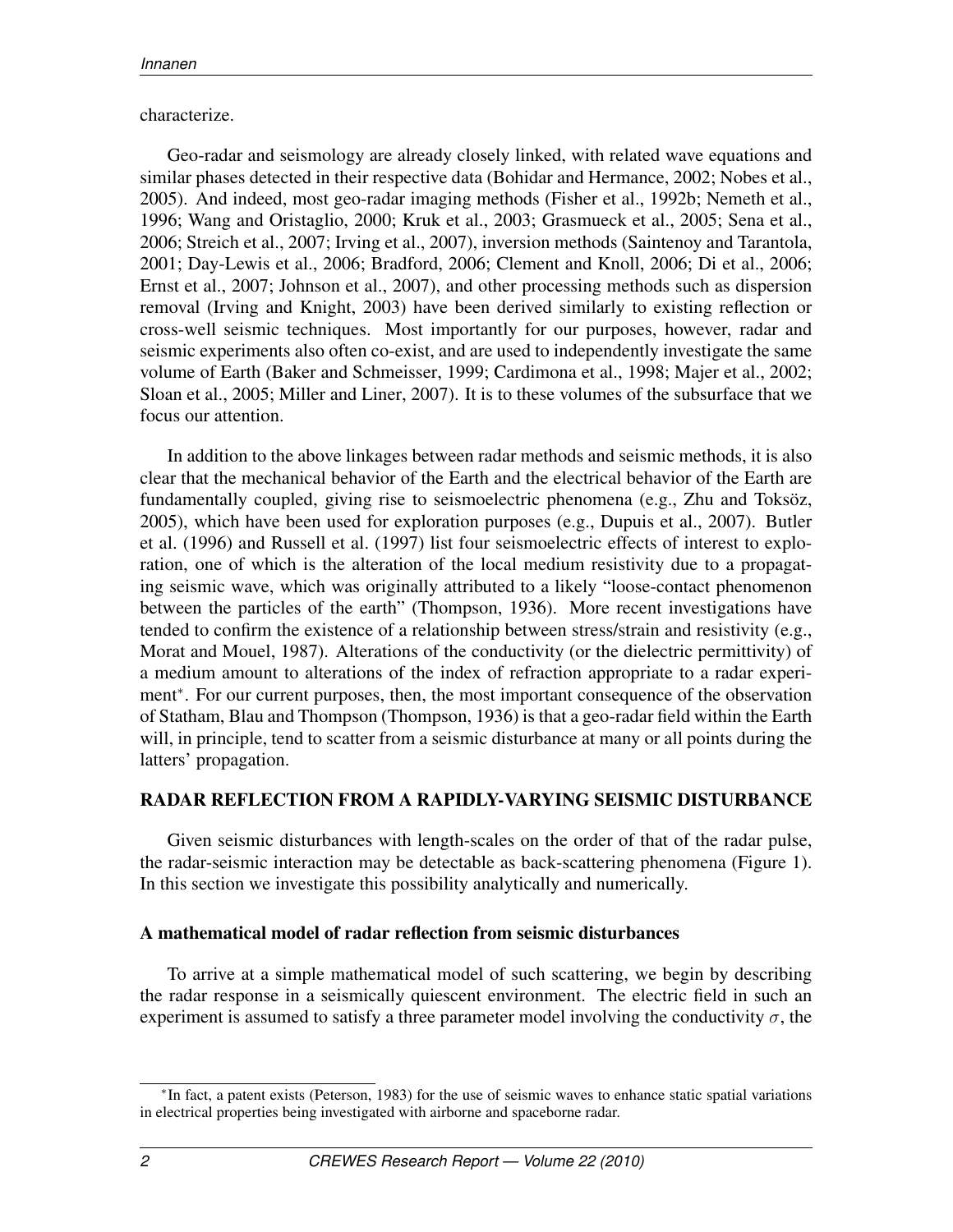

FIG. 1. Schematic diagram of radar reflecting from a seismic wavefield at four times during its propagation. (a)–(d) Times  $t_0$ – $t_3$  respectively. With a (relatively) rapidly varying seismic waveform assumed to induce a perturbation in medium electrical properties, an incident radar field is illustrated undergoing a backscattering process. In the following section we numerically treat the cases of seismic alteration of both conductivity and permittivity.

dielectric permittivity  $\epsilon$ , and the magnetic permeability  $\mu$  (Fisher et al., 1992a; Oldenborger and Routh, 2006). Assuming that  $\mu = \mu_0$  is spatially constant but  $\sigma$  and  $\epsilon$  within the Earth are permitted arbitrary spatial variation, the electric field  $E$  to be measured satisfies

$$
\left[\nabla^2 + K^2\right] E(\mathbf{x}, \mathbf{x}_s, \omega) = \delta(\mathbf{x} - \mathbf{x}_s),\tag{1}
$$

where

$$
K^2 = -i\omega\mu_0\sigma(\mathbf{x}) + \omega^2\mu_0\epsilon(\mathbf{x}),\tag{2}
$$

and where  $\omega$  is angular frequency, and x and  $x_s$  are the spatial locations of the observation and source points respectively. To conveniently describe conductivity perturbations, we further consider a reference medium in which  $\sigma = \sigma_0$  and  $\epsilon = \epsilon_0$  are also spatially constant, and in which the electric field  $E_0$  satisfies

$$
\left[\nabla^2 + K_0^2\right] E_0(\mathbf{x}, \mathbf{x}_s, \omega) = \delta(\mathbf{x} - \mathbf{x}_s),\tag{3}
$$

where

$$
K_0^2 = -i\omega\mu_0\sigma_0 + \omega^2\mu_0\epsilon_0.
$$
\n<sup>(4)</sup>

Routh and Johnson (2005) and Innanen et al. (2007) posed this as a forward scattering problem, the latter of whom defined dimensionless perturbations accounting for the difference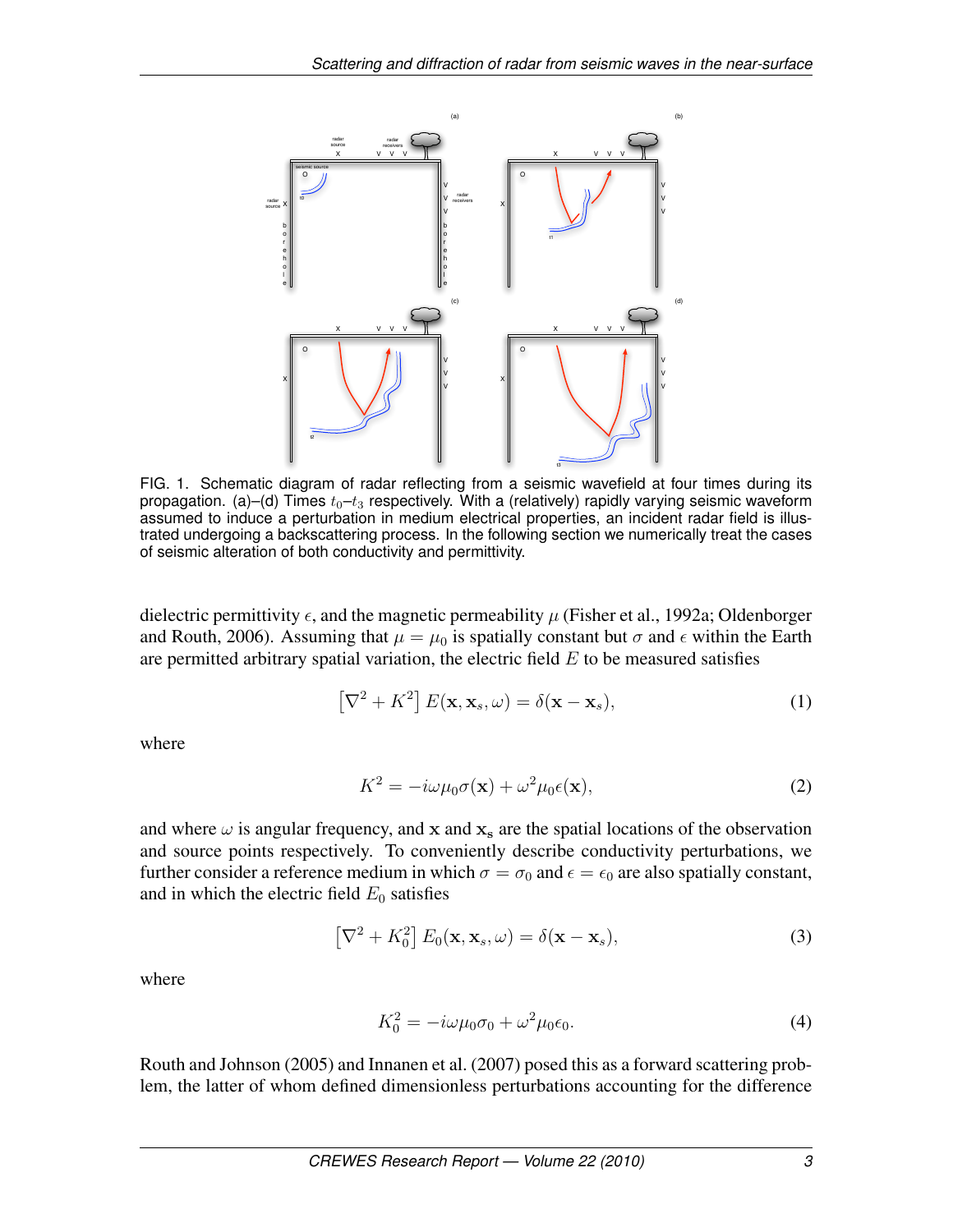between  $\sigma(\mathbf{x})$  and  $\sigma_0$  and  $\epsilon(\mathbf{x})$  and  $\epsilon_0$ :

$$
\gamma(\mathbf{x}) \equiv 1 - \frac{\sigma_0}{\sigma(\mathbf{x})},
$$
  
\n
$$
\xi(\mathbf{x}) \equiv 1 - \frac{\epsilon_0}{\epsilon(\mathbf{x})}.
$$
\n(5)

The actual field and the reference field are related by the Born series<sup>†</sup>:

$$
E(\mathbf{x}, \mathbf{x}_s, \omega) = E_0(\mathbf{x}, \mathbf{x}_s, \omega)
$$
  
 
$$
- \frac{i\omega\mu_0}{\sigma_0} \int E_0(\mathbf{x}, \mathbf{x}', \omega) \left[ \gamma(\mathbf{x}') + \frac{i\omega\sigma_0}{\epsilon_0} \xi(\mathbf{x}') \right] E_0(\mathbf{x}', \mathbf{x}_s, \omega)
$$
  
- ...

For simplicity in this paper we will make the Born approximation for the reflected electric field, which is accurate for small, spatially un-extended perturbations:

$$
E(\mathbf{x}, \mathbf{x}_s, \omega) \approx E_0(\mathbf{x}, \mathbf{x}_s, \omega) - \frac{i\omega\mu_0}{\sigma_0} \int E_0(\mathbf{x}, \mathbf{x}', \omega)
$$
  
 
$$
\times \left[ \gamma(\mathbf{x}') + \frac{i\omega\sigma_0}{\epsilon_0} \xi(\mathbf{x}') \right] E_0(\mathbf{x}', \mathbf{x}_s, \omega).
$$
 (6)

The electric field in a seismically quiescent volume of the Earth, then, is assumed to satisfy equation (6).

When a seismic wave field propagates through this Earth volume, causing a displacement  $u(x, t)$ , all relevant seismoelectric phenomena, including Thompson's, are activated. Let us assume that the local medium conductivity and dielectric permittivity will each be locally, linearly, and instantaneously perturbed by small changes in some set of scalar variables  $\vartheta_i$  associated with the wave motion. For instance, the simplest scalar variable that directly measures the transient elastic "squeezing" of the medium is the dilatation, or volume strain,

$$
\vartheta_1(\mathbf{x}, t) = \nabla_x \cdot \mathbf{u}.\tag{7}
$$

Since a radar signal has propagated several hundred kilometres (and attenuated beyond measurement) during the course of a single seismic  $\Delta t$ , let us further consider the seismic time variable to be fixed at some  $t_0$  during the entire radar scattering process. We have

$$
\gamma_e(\mathbf{x}) = \sum_i a_i \,\vartheta_i(\mathbf{x}, t_0),
$$
  

$$
\xi_e(\mathbf{x}) = \sum_i b_i \,\vartheta_i(\mathbf{x}, t_0),
$$
 (8)

<sup>&</sup>lt;sup>†</sup>See the topical review by Weglein et al. (2003) for a detailed description of forward and inverse scattering in the seismic exploration problem.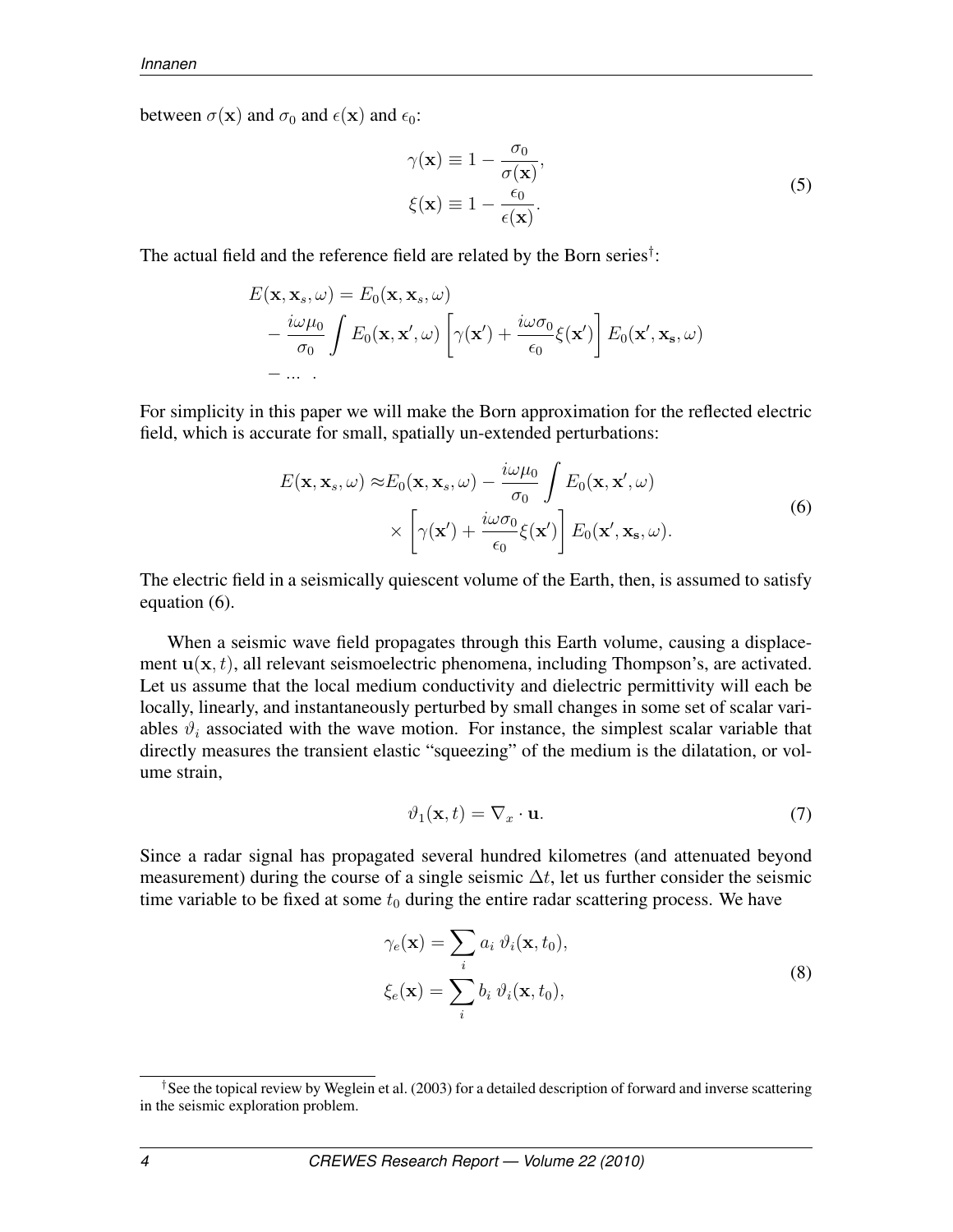where  $\gamma_e$  and  $\xi_e$  are the perturbations associated with the wave. To account for this in the model of the radar experiment, we include  $\gamma_e$  and  $\xi_e$  in equation (6), such that, using equation (8), the scattered field  $E_s = E - E_0$  becomes

$$
E_s(\mathbf{x}, \mathbf{x}_s, \omega, t_0) \approx -\frac{i\omega\mu_0}{\sigma_0} \int E_0(\mathbf{x}, \mathbf{x}', \omega)
$$
  
 
$$
\times \left[ \gamma(\mathbf{x}') + \sum_i a_i \vartheta_i(\mathbf{x}', t_0) + \frac{i\omega\sigma_0}{\epsilon_0} \xi(\mathbf{x}') \right]
$$
  
 
$$
+ \frac{i\omega\sigma_0}{\epsilon_0} \sum_i b_i \vartheta_i(\mathbf{x}', t_0) \right] E_0(\mathbf{x}', \mathbf{x}_s, \omega).
$$
 (9)

Hence, within a scattering framework, and assuming a particular linear relationship between the electrical and mechanical properties of the medium, we find in equation (9) a model for radar scattering from the seismic wave field. The magnitudes of the constants  $a_i$  and  $b_i$  (assuming the validity of this relationship) are of course a practically important issue: given the observations discussed by Thompson (1936) we expect that they not be nil, however, they may be small enough to make straightforward measurement difficult.

In equation (9) the electric field is seen to scatter both from static variations in the medium electrical properties and any perturbations due to seismic disturbances (e.g.,  $\gamma$  as well as  $\gamma_e$ ). In modeling (or indeed, examining) data associated with a seismic disturbance only, we may wish to treat the latter in isolation. We separate the two by modeling (or acquiring) a "flat", the radar response prior to the activation of any seismic sources. From equation (6), we model the scattered flat response as  $E_f$ , where

$$
E_f(\mathbf{x}, \mathbf{x}_s, \omega) \approx -\frac{i\omega\mu_0}{\sigma_0} \int E_0(\mathbf{x}, \mathbf{x}', \omega)
$$

$$
\times \left[ \gamma(\mathbf{x}') + \frac{i\omega\sigma_0}{\epsilon_0} \xi(\mathbf{x}') \right] E_0(\mathbf{x}', \mathbf{x}_s, \omega).
$$
(10)

The scattered field at time  $t_0$  of a seismic experiment may be pre-processed by subtracting the flat to obtain

$$
E_s^e(\mathbf{x}, \mathbf{x}_s, \omega, t_0) = E_s - E_f
$$
  
\n
$$
\approx \frac{i\omega\mu_0}{\sigma_0} \int E_0(\mathbf{x}, \mathbf{x}', \omega) \left[ \sum_i a_i \,\vartheta_i(\mathbf{x}', t_0) + \frac{i\omega\sigma_0}{\epsilon_0} \sum_i b_i \,\vartheta_i(\mathbf{x}', t_0) \right] E_0(\mathbf{x}', \mathbf{x}_s, \omega),
$$
\n(11)

suppressing<sup>‡</sup> scattering from fixed variations in the electrical properties of the medium and leaving intact scattering particular to the seismically disturbed environment. Having done this, let us define  $E_s^e$  to be the modelled data D.

 $\rm \ddagger$ To the same level of accuracy as the linear, Born approximation.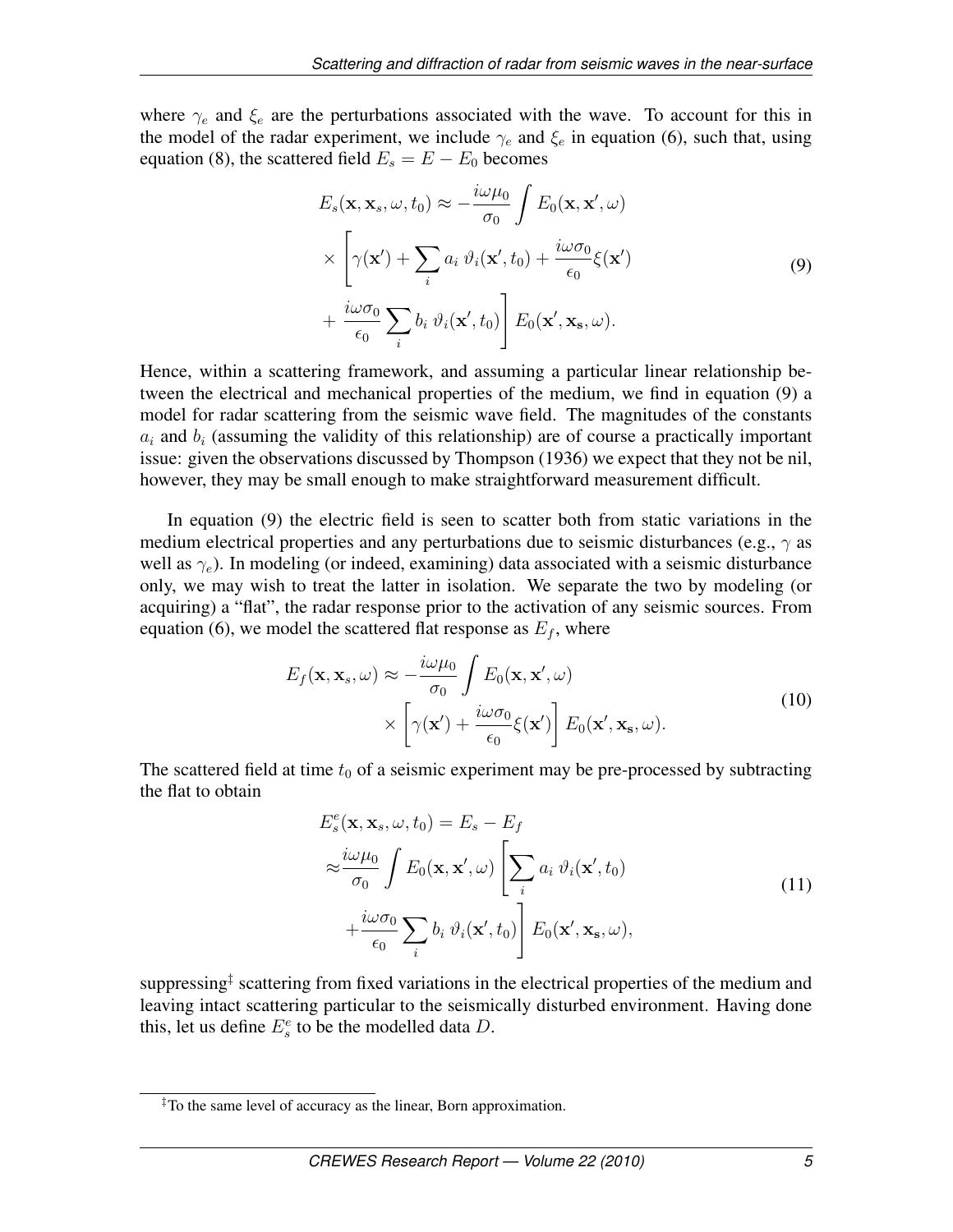To specify further, we consider a 2D seismic wave with a 2D radar experiment (since Fourier methods are used, the 3D extension is immediate). A plausible simplification is that radar scattering is dominated by the effect of one variable  $\vartheta$  on one electrical parameter. The earlier review of the literature suggests that the volume strain and the conductivity are likely candidates, leading to

$$
D(k_g, z_g|k_s, z_s, \omega)
$$
  
= 
$$
-\frac{ia_1\omega\mu_0}{\sigma_0} \int \int dx'dz'E_0(k_g, z_g|x', z', \omega)\vartheta_1(x', z', t_0)
$$
  

$$
\times E_0(x', z'|k_s, z_s, \omega),
$$
 (12)

where  $\vartheta_1(x', z', t_0)$  is defined as in equation (7). A further possibility is that the volume strain and the dielectric permittivity are similarly related:

$$
D(k_g, z_g|k_s, z_s, \omega)
$$
  
= 
$$
-\frac{b_1 \omega^2 \mu_0}{\epsilon_0} \int \int dx' dz' E_0(k_g, z_g|x', z', \omega) \vartheta_1(x', z', t_0)
$$
  

$$
\times E_0(x', z'|k_s, z_s, \omega).
$$
 (13)

There is currently no abundance of evidence to suggest one, other, or either are the more plausible. We will treat them with equal weight in the following sections.

#### A numerical model of radar reflection from seismic disturbances

In this section we illustrate the behavior of back scattered radar energy from a seismic disturbance, in which the length scales of the latter are close to those of the former. All seismic wave field snapshots were calculated using 2D acoustic forward modeling code written at M-OSRP by Sam Kaplan. All geo-radar wave fields and reflection and transmission radar data were calculated using 2D GPR forward modeling code written and published by Irving and Knight (2006). We consider a 10 x 20m 2D volume of Earth with homogeneous acoustic properties, and consider a seismic source (either a true source or a diffraction) somewhere below having caused a wavefield to propagate up toward the surface. At the center of this surface we place a radar source.

We next assume that the acoustic wavefield represents a perturbation of either the dielectric permittivity ( $\epsilon$ ) or the conductivity ( $\sigma$ ) in the volume; in essence this means that the frozen acoustic wave field is a "model" through which we may propagate the radar field.

Figures 2 and 3 are examples of this propagation for the  $\epsilon$  only and  $\sigma$  only cases; the latter can be seen to produce weaker reflections, but in both cases a scattered field is seen to have been created. Plotted is the  $y$ -component of the electric field.

### RADAR TRANSMISSION THROUGH A SLOWLY-VARYING SEISMIC DISTURBANCE

Given seismic disturbances with length-scales much larger than that of the radar pulse, the interaction may be detectable in the phase of transmitted, or forward-scattered, radar signals (Figure 4). In this section we investigate this possibility numerically.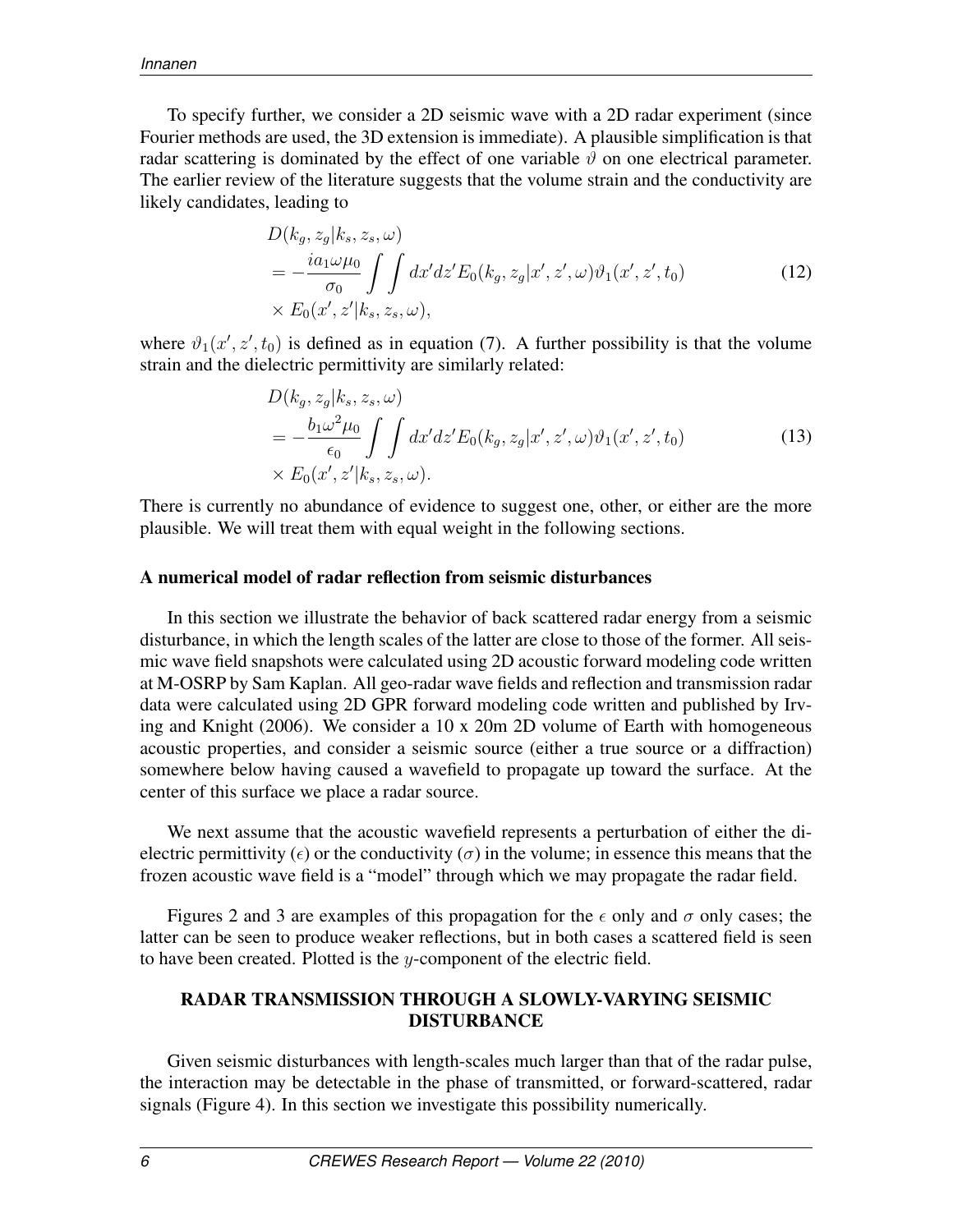

FIG. 2. Numerical model of radar wave field reflecting from a seismic disturbance. In this case we assume a linear instantaneous relationship between (e.g.) seismic volume strain and the dielectric permittivity. The top panels illustrate the spatial distributions of  $\sigma$  and  $\epsilon$ ; here  $\sigma$  is held constant. In the remaining panels the radar wave field is shown at six time points during its propagation.

### A numerical model of radar transmission through a seismic disturbance

We illustrate the behavior of forward scattered radar energy propagating through a seismic disturbance, in which the length scales of the latter are large compared to those of the former. All geo-radar wave fields and reflection and transmission radar data were calculated using 2D GPR forward modeling code written and published by Irving and Knight (2006). We again consider a 10 x 20m 2D volume of Earth with homogeneous acoustic properties, and consider a seismic source (either a true source or a diffraction) somewhere below having caused a wavefield to propagate up toward the surface. On the left edge of the volume, halfway down, we place a radar source.

We again assume that the acoustic wavefield represents a perturbation of either the dielectric permittivity ( $\epsilon$ ) or the conductivity ( $\sigma$ ) in the volume.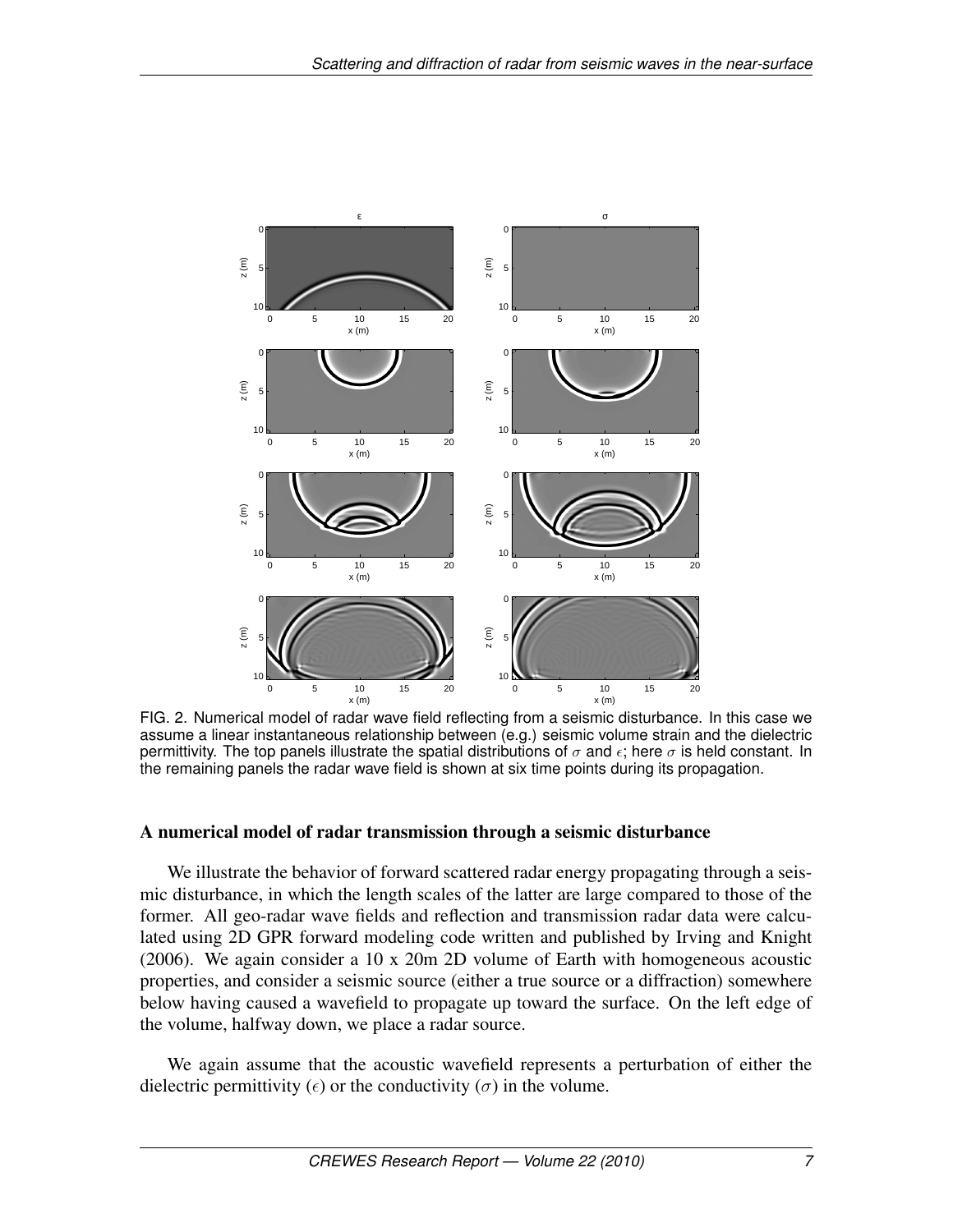

FIG. 3. Numerical model of radar wave field reflecting from a seismic disturbance. In this case we assume a linear instantaneous relationship between (e.g.) seismic volume strain and the conductivity. The top panels illustrate the spatial distributions of  $\sigma$  and  $\epsilon$ ; here  $\epsilon$  is held constant. In the remaining panels the radar wave field is shown at six time points during its propagation.

Figures 2 and 3 are examples of this propagation for the  $\epsilon$  only and  $\sigma$  only cases; the latter in this case produces very weak alterations of the field, whereas the former produces clear variations. Plotted is the z-component of the electric field.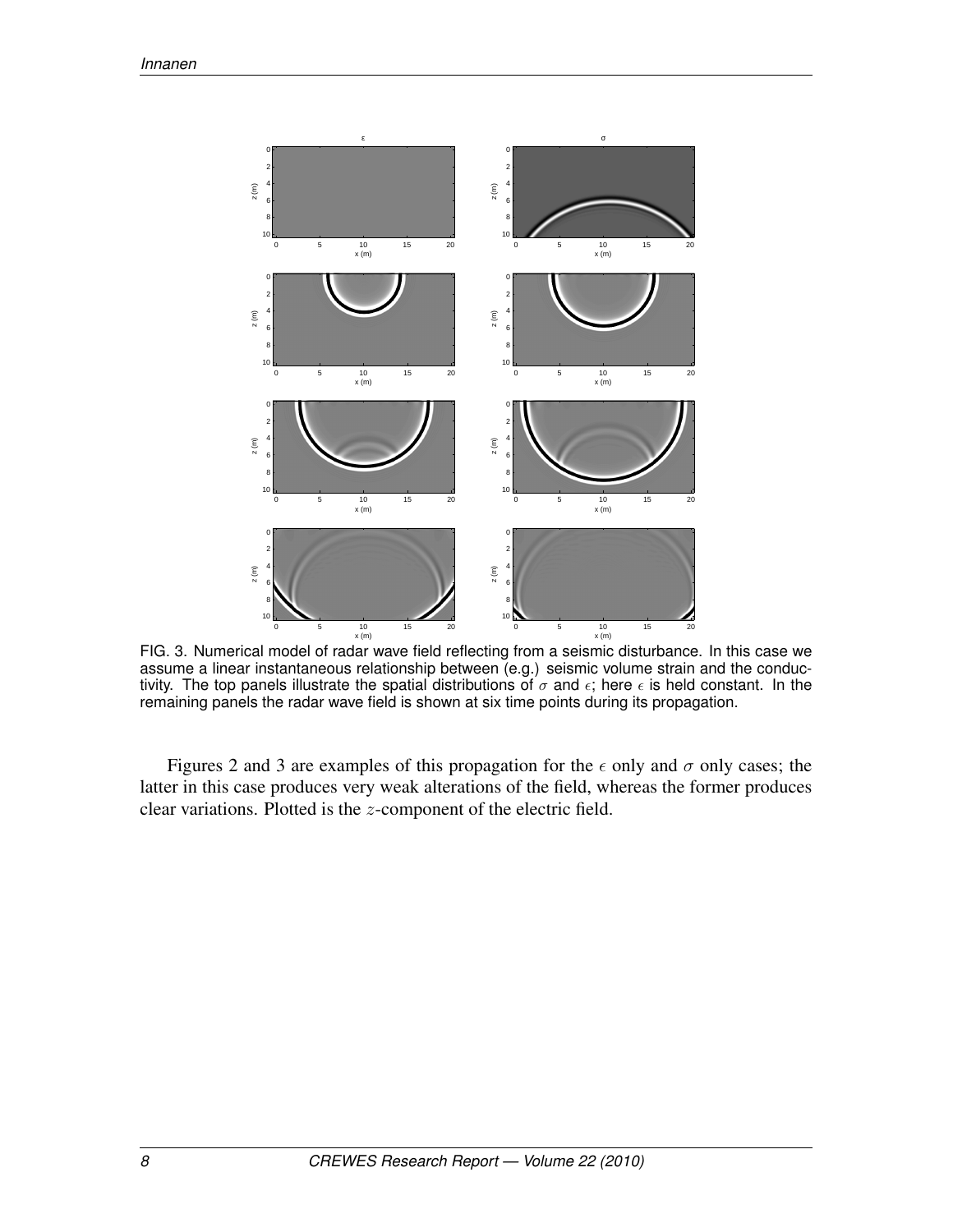

FIG. 4. Schematic diagram of radar transmitting through a seismic wavefield at four times during its propagation. (a)–(d) Times  $t_0$ – $t_3$  respectively. With a (relatively) slowly varying seismic waveform assumed to induce a perturbation in medium electrical properties, an incident radar field is illustrated undergoing a perturbed, forward scattering process. We numerically treat the cases of seismic alteration of both conductivity and permittivity.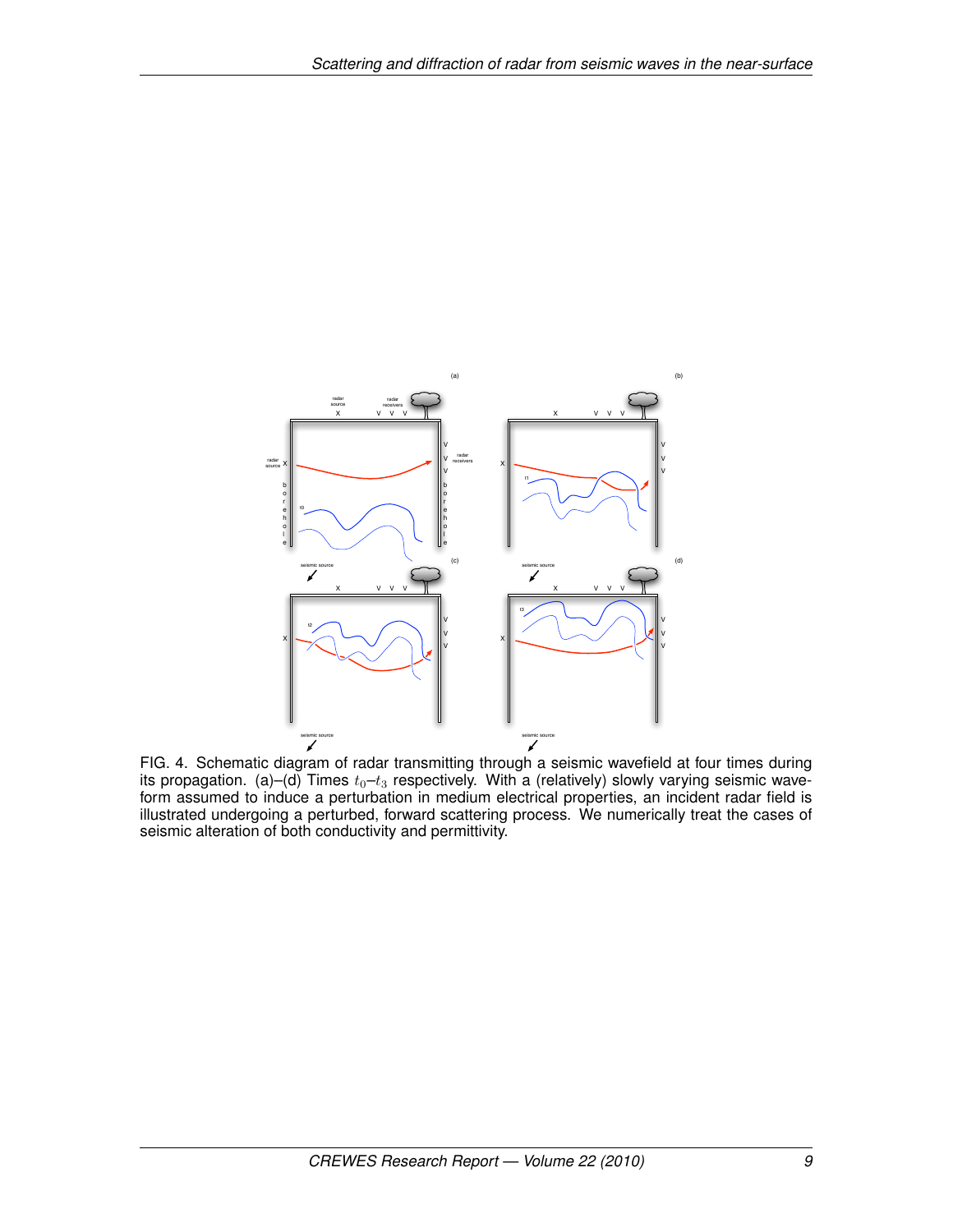

FIG. 5. Numerical model of radar wave field propagating through a seismic disturbance. In this case we assume a linear instantaneous relationship between (e.g.) seismic volume strain and the dielectric permittivity. The top panels illustrate the spatial distributions of  $\sigma$  and  $\epsilon$ ; here  $\sigma$  is held constant. In the remaining panels the radar wave field is shown at six time points during its propagation.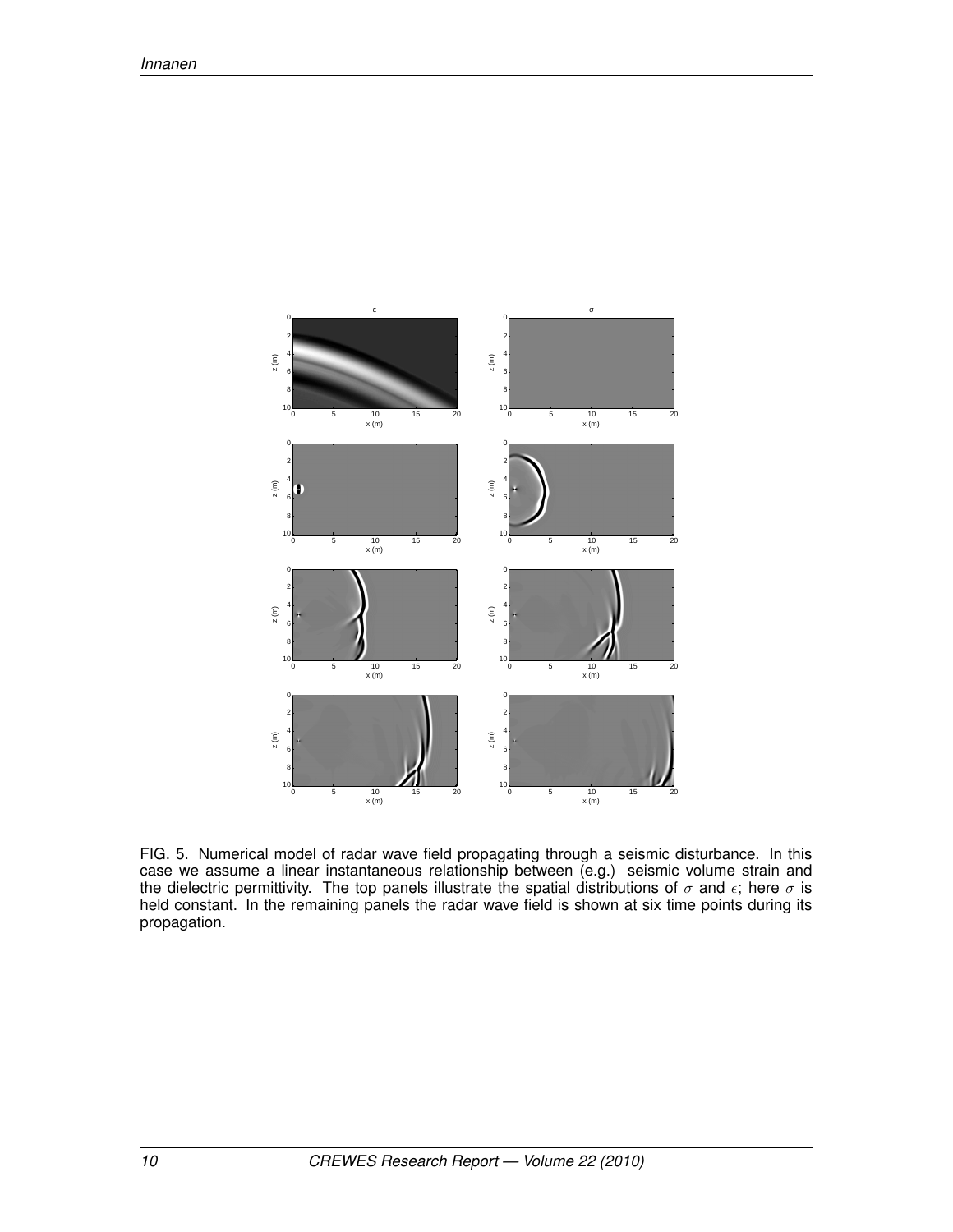

FIG. 6. Numerical model of radar wave field propagating through a seismic disturbance. In this case we assume a linear instantaneous relationship between (e.g.) seismic volume strain and the conductivity. The top panels illustrate the spatial distributions of  $\sigma$  and  $\epsilon$ ; here  $\epsilon$  is held constant. In the remaining panels the radar wave field is shown at six time points during its propagation.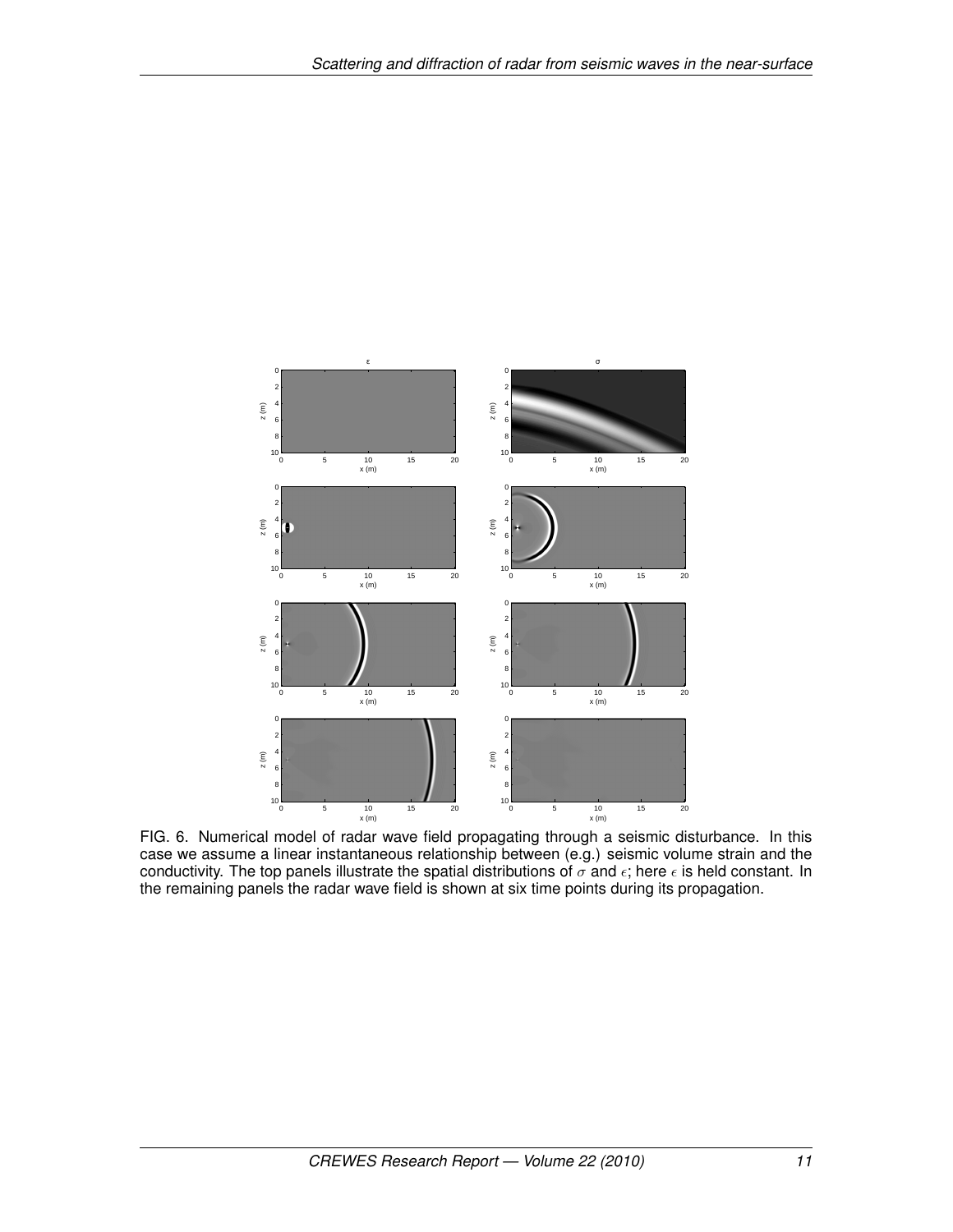#### DISCUSSION

As with the companion paper in this CREWES report on nonlinear seismology, the developments we present pre-suppose that these complex types of wave behaviour, and the data amplitudes that arise from them, are large enough to be measured. That, of course, is not guaranteed. However, our acquisition, instrumentation, and processing technology continue to improve. As they do, we should be prepared to quantify the complicated but potentially informative electromagnetic and seismic phenomena that may be at play in the Earth right now, hidden, though perhaps only temporarily, below a dropping noise level.

#### REFERENCES

- Baker, G. S., and Schmeisser, C., 1999, On coincident seismic and radar imaging, *in* 69th Annual Internat. Mtg., Soc. Expl. Geophys., Expanded Abstracts, Soc. Expl. Geophys.
- Bohidar, R. N., and Hermance, J. F., 2002, The gpr refraction method: Geophysics, 67, No. 5, 1474–1485.
- Born, M., and Wolf, E., 1999, Principles of optics: Cambridge University Press, 7th edn.
- Bradford, J. H., 2006, Applying reflection tomography in the postmigration domain to multifold ground-penetrating radar data: Geophysics, 71, No. 1, K1–K8.
- Butler, K. E., Russell, R. D., Kepic, A. W., and Maxwell, M., 1996, Measurement of the seismoelectric response from a shallow boundary: Geophysics, 61, No. 5, 1769–1778.
- Cardimona, S. J., Clement, W. P., and Kadinsky-Cade, K., 1998, Seismic reflection and ground-penetrating radar imaging of a shallow aquifer: Geophysics, 63, No. 4, 1310– 1317.
- Clement, W. P., and Knoll, M. D., 2006, Traveltime inversion of vertical radar profiles: Geophysics, 71, No. 3, K67–K76.
- Day-Lewis, F. D., Harris, J. M., and Gorelick, S. M., 2006, Time-lapse inversion of crosswell radar data: Geophysics, 71, No. 3, K67–K76.
- Di, Q., Zhang, M., and Wang, M., 2006, Time-domain inversion of gpr data containing attenuation resulting from conductive losses: Geophysics, 71, No. 5, K103–K109.
- Dupuis, J. C., Butler, K. E., and Kepic, A. W., 2007, Seismoelectric imaging of the vadose zone of a sand aquifer: Geophysics, 72, No. 6, A81–A85.
- Ernst, J. R., Green, A. G., Maurer, H., and Holliger, K., 2007, Application of a new 2d time-domain full-waveform inversion scheme to crosshole radar data: Geophysics, 72, No. 5, J53–J64.
- Fisher, E., McMechan, G. A., and Annan, A. P., 1992a, Acquisition and processing of wide-aperture ground-penetrating radar data: Geophysics, 57, No. 3, 495–504.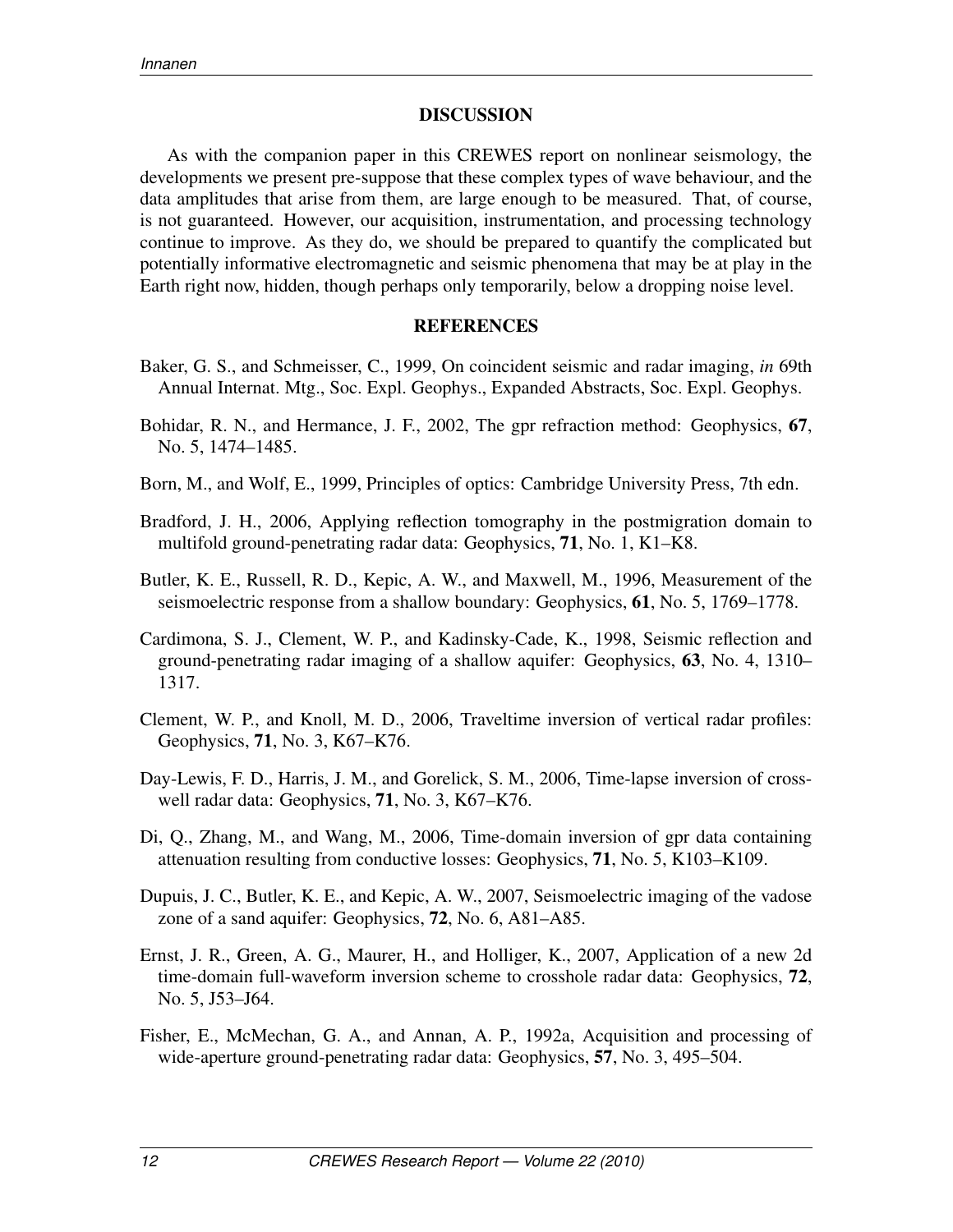- Fisher, E., McMechan, G. A., Annan, A. P., and Cosway, S. W., 1992b, Examples of reverse-time migration of single-channel ground-penetrating radar profiles: Geophysics, 57, No. 4, 577–586.
- Grasmueck, M., Weger, R., and Horstmeyer, H., 2005, Full-resolution 3d gpr imaging: Geophysics, 70, No. 1, K12–K19.
- Innanen, K. A., Routh, P., and Bradford, J., 2007, Linear geo-radar profile inversion through inverse scattering: In Preparation.
- Irving, J., and Knight, R. J., 2003, Removal of wavelet dispersion from ground-penetrating radar data: Geophysics, 68, No. 3, 960–970.
- Irving, J., and Knight, R. J., 2006, Numerical modeling of ground-penetrating radar in 2-d using matlab: Computers & Geosciences, 32, No. 9, 1247–1258.
- Irving, J., Knoll, M. D., and Knight, R. J., 2007, Improving crosshole radar velocity tomograms: a new approach to incorporating high-angle traveltime data: Geophysics, 72, No. 4, J31–J41.
- Johnson, T. C., Routh, P. S., Barrash, W., and Knoll, M. D., 2007, A field comparison of fresnel zone and ray-based gpr attenuation-difference tomography for time-lapse imaging of electrically anomalous tracer or contaminant plumes: Geophysics, 72, No. 2, G21–G29.
- Kruk, J. v., Wapenaar, C. P. A., Fokkema, J. T., and Berg, P. M. v., 2003, Three-dimensional imaging of multicomponent ground-penetrating radar data: Geophysics, 68, No. 4, 1241–1254.
- Majer, E. L., Williams, K. H., Peterson, J. E., and Daley, T. M., 2002, Application of high resolution crosswell radar and seismic for mapping flow in the vadose zone, *in* 72nd Annual Internat. Mtg., Soc. Expl. Geophys., Expanded Abstracts, Soc. Expl. Geophys.
- Miller, R., and Liner, C., 2007, Introduction to this special section: near surface/seismic to radar: The Leading Edge, 983.
- Morat, P., and Mouel, J. L. L., 1987, Variation of the electrical resistivity of large rock samples with stress: Geophysics, **52**, 1424.
- Nemeth, T., Wu, C., and Schuster, G. T., 1996, Least-squares imaging of groundpenetrating radar data, *in* 66th Annual Internat. Mtg., Soc. Expl. Geophys., Expanded Abstracts, Soc. Expl. Geophys.
- Nobes, D. C., Davis, E. F., and Arcone, S. A., 2005, "mirror-image" multiples in groundpenetrating radar: Geophysics, 70, No. 1, K10–K22.
- Oldenborger, G. A., and Routh, P. S., 2006, Theoretical development of the differential scattering decomposition for the 3d resistivity experiment: Geophysical Prospecting, 54, 463–473.

Peterson, G., 1983, Radar seismograph improvement, U. S. Patent 4583095.